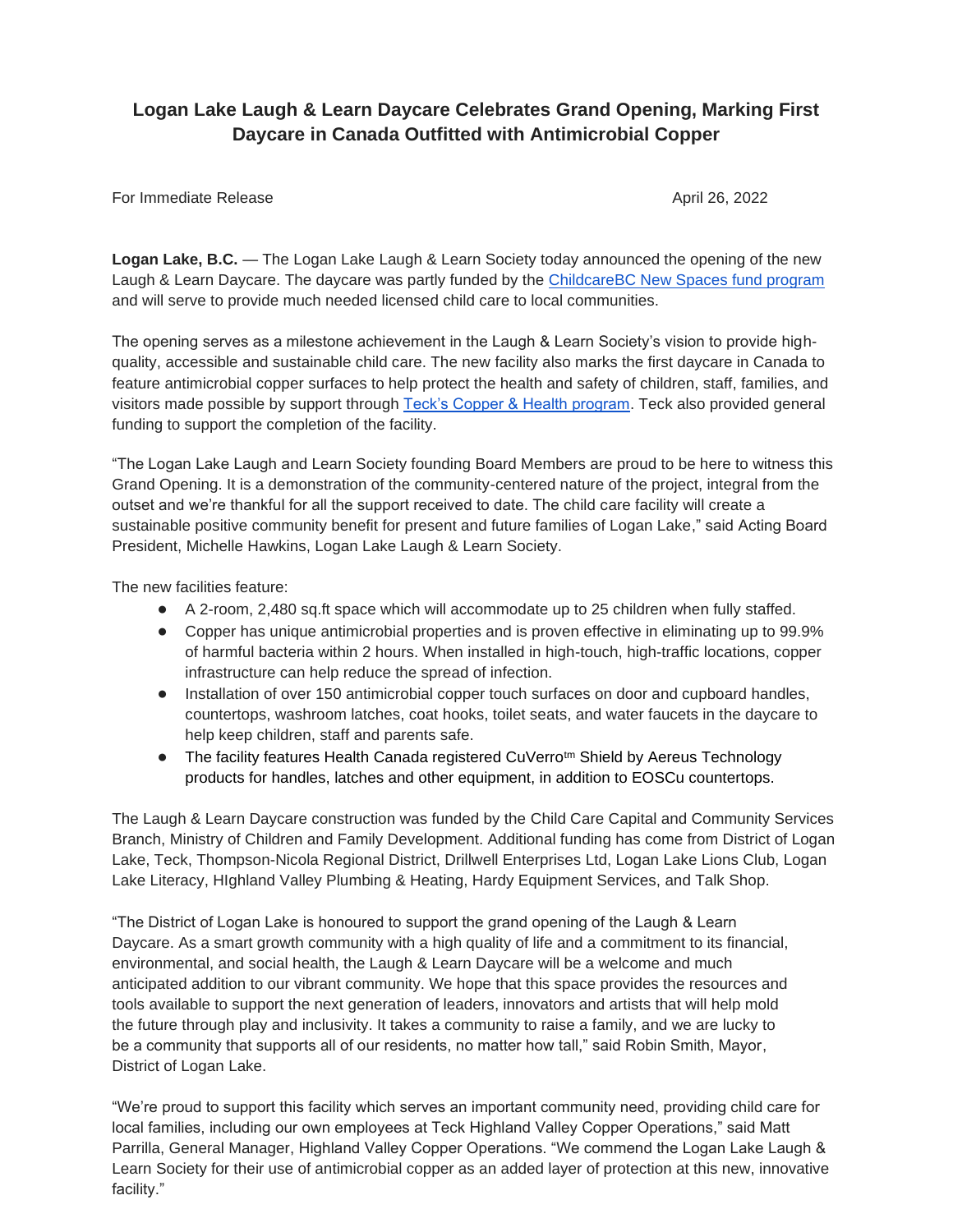"Aereus Technologies is proud to supply CuVerro Shield functional copper on high-touch surfaces throughout the daycare, making a safer space for the community." said Terry Frank, EVP Sales & Marketing. "This technology enables standard building components and equipment to keep surfaces cleaner in between regular sanitizing."

"We are proud to see this new venture in Logan Lake. Residents who live, work, and raise their families in the community will benefit from Logan Lake Laugh and Learn Daycare," said Ian Dalgleish, Thompson-Nicola Regional District (TNRD), Manager of Capital Projects & Facilities.

#### **Media Downloads:**

Video [link](https://vimeo.com/bokuria/review/703184670/2236fd64c4) Photos [link](https://www.dropbox.com/scl/fo/gpjoow40q9icq9jcgln9j/h?dl=0&rlkey=v09fb9vo0emss6rpwmthrxhex)

# **About Logan Lake Laugh & Learn Society**

The Logan Lake Laugh and Learn Society was incorporated March 6th, 2020, by the founding Board of Directors, united by a vision to meet the growing demand for childcare in the community of Logan Lake, British Columbia. Laugh & Learn Daycare is a newly renovated and licensed custom multi-age childcare facility and will be the first of its kind in the community. The facility will have the capacity to provide up to 25 new childcare spaces. The Laugh & Learn Daycare aims to provide high-quality, engaging, inclusive, and sustainable community benefit.

## **About Teck's Copper & Health Program**

Through its Copper & Health program, Teck has funded numerous initiatives across a range of industries and public facilities to help improve health and safety in high-traffic, high-touch areas through the installation of antimicrobial copper. Teck's Copper & Health program has installed copper surfaces in a number of healthcare facilities, including Vancouver General Hospital, Royal Inland Hospital and St. Paul's Hospital, on public transit in partnership with TransLink and Toronto Transit Commission, in schools through partnerships with BCIT, SFU and UBC.

### **About the Thompson-Nicola Regional District (TNRD):**

The TNRD covers 44,449 km<sup>2</sup> of river valleys, desert terrain, towering mountains and rolling grasslands across B.C.'s southern Interior. The TNRD includes 10 Electoral Areas and 11 member municipalities, and provides 124 individual services including the Thompson-Nicola Regional Library system, the Thompson-Nicola Film Commission, planning and development, recycling and solid waste, water and wastewater utilities, community services, fire protection, and much more. For more information, visit [tnrd.ca.](https://www.tnrd.ca/)

## **About Teck**

As one of Canada's leading mining companies, Teck is committed to responsible mining and mineral development with major business units focused on copper, zinc, and steelmaking coal, as well as investments in energy assets. Copper, zinc and high-quality steelmaking coal are required for the transition to a low-carbon world. Headquartered in Vancouver, Canada, Teck's shares are listed on the Toronto Stock Exchange under the symbols TECK.A and TECK.B and the New York Stock Exchange under the symbol TECK. Learn more about Teck at [www.teck.com](https://protect2.fireeye.com/v1/url?k=44e7cb43-1b7cf390-44e67490-86d3f8f67bce-be228c8cbad1cc7a&q=1&e=7ad4788f-c66e-46dc-834e-781520c851d9&u=http%3A%2F%2Fwww.teck.com%2F) or follow [@TeckResources.](https://protect2.fireeye.com/v1/url?k=0a2eef76-55b5d7a5-0a2f50a5-86d3f8f67bce-76324a6194807618&q=1&e=7ad4788f-c66e-46dc-834e-781520c851d9&u=http%3A%2F%2Fwww.twitter.com%2Fteckresources)

### **About Aereus Technologies**

Aereus Technologies has partnered with Olin Brass, one of the world's oldest, most innovative and diverse producers of copper alloys, to introduce CuVerro Shield™ by Aereus Technologies. A chemical free solution, solid surface metal alloy that can be applied to metals, plastics and various other surfaces without any product redesign. CuVerro Shield™ by Aereus Technologies is a familiar technology throughout healthcare as a PMRA (Health Canada) and the EPA (U.S) registered antimicrobial copper that begins killing 99.9% of bacteria on contact and self sanitizes 24/7. For more information, please visi[t](http://www.aereustech.com/) [www.aereustech.com](http://www.aereustech.com/)